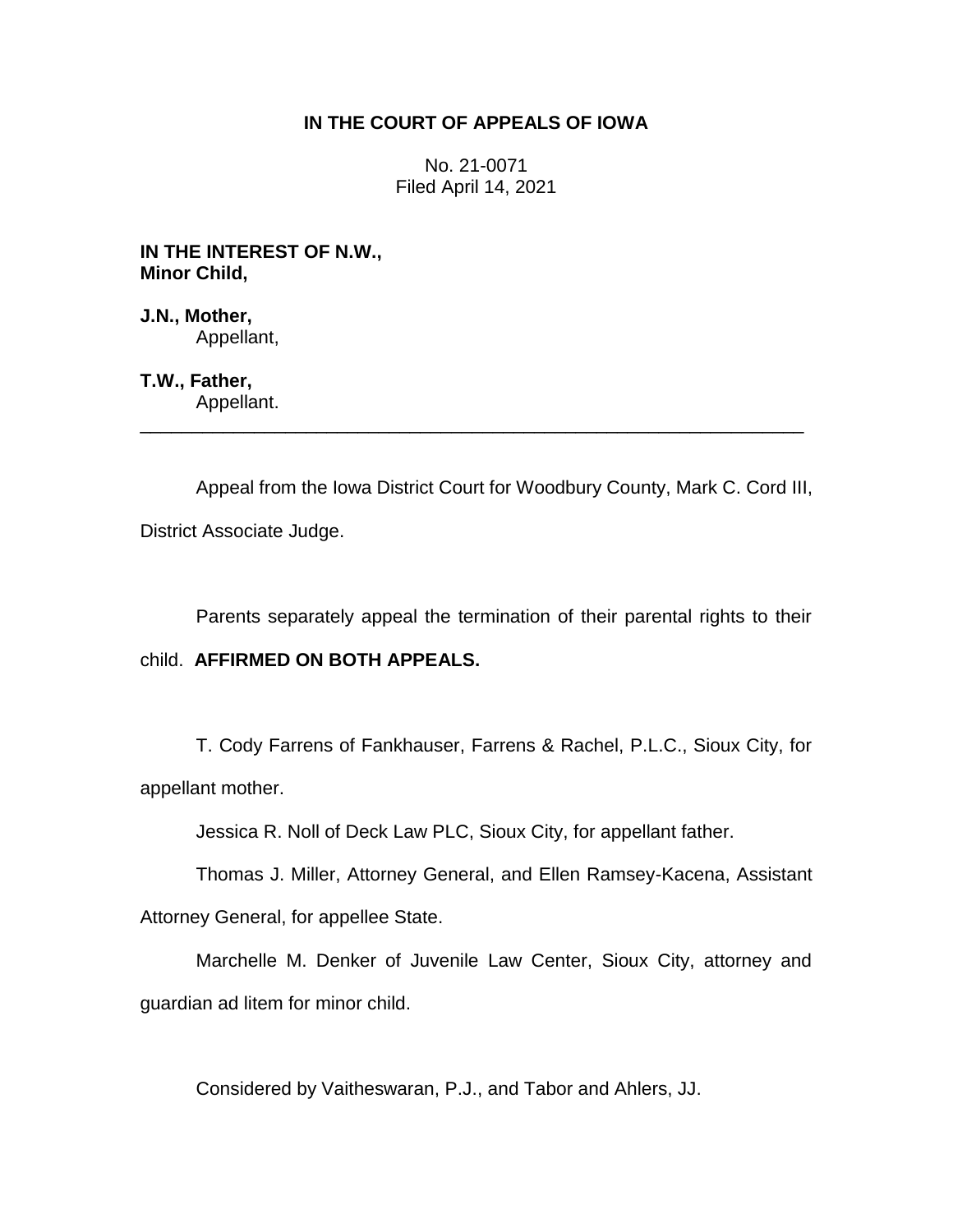## **AHLERS, Judge.**

Parents separately appeal the termination of their parental rights to their child, born in April 2018, pursuant to Iowa Code section 232.116(1)(h) and (*l*) (2020).<sup>1</sup> Both parents challenge the sufficiency of the evidence supporting the statutory grounds for termination, argue termination is contrary to the child's best interests, and request an additional six months to work toward reunification.

## **I. Background**

 $\overline{a}$ 

The parents have a long history of domestic disturbances and violence, dating back to before the child's birth. Between mid-2017 and mid-2018 there were a slew of law-enforcement contacts with the parents due to altercations between the parents. The Iowa Department of Human Services (DHS) became involved in June 2018 upon a report the father kicked in the mother's door and threw a television on the floor, in the child's presence. The mother requested criminal charges be dropped. Reports of disturbances continued through July of 2019. The bulk of these incidents were alcohol and drug related. Late that month, DHS received reports the parents left the child at home alone for five hours while they went out drinking, the father had previously done so while he went to a casino, the father was using and selling marijuana from his home, and the child had recently suffered a broken leg.

Based on the parents' long history of discord and substance abuse, the State filed a petition to adjudicate the child as in need of assistance (CINA) in

<sup>&</sup>lt;sup>1</sup> The father's biological relation to the child was never established through paternity testing, but he is listed on the child's birth certificate. The court terminated the parental rights as to any other putative father, and no other father appeals.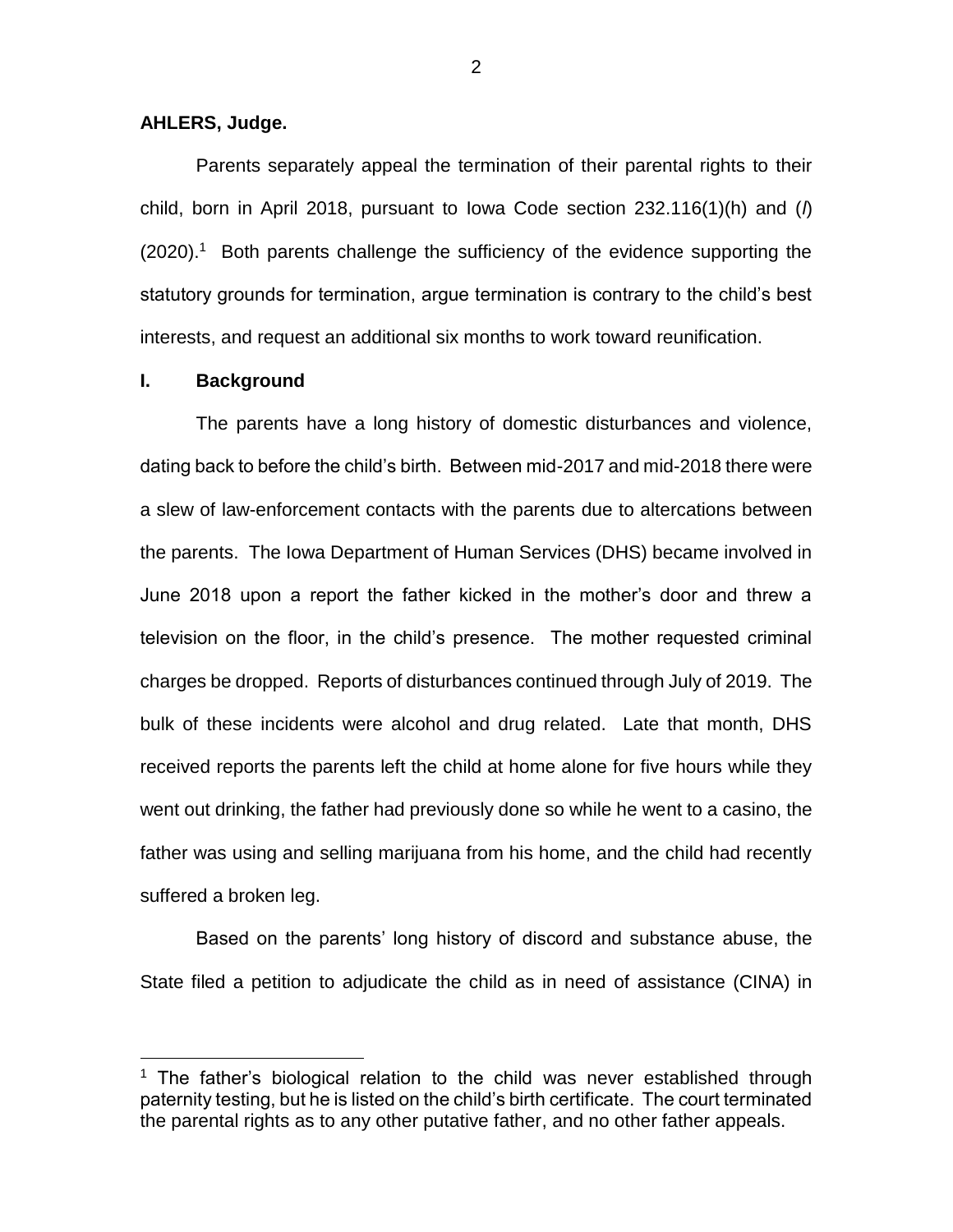August. At the ensuing hearing on the petition, the State requested the child be placed in the father's custody and visitation for the mother be at DHS discretion. The court adjudicated the child as in need of assistance and placed her in DHS custody for placement with the father, with another relative, in foster care, or with another suitable person.

The parents submitted to drug testing in November. The mother tested negative for all substances, despite reporting recent use of cocaine, and the father tested positive for cocaine. Due to the father's positive test, the child was placed with her paternal grandmother, where she has remained. Following a substanceabuse evaluation, the mother was recommended to participate in intensive outpatient treatment in relation to her alcohol abuse. She was discharged from treatment about a month later for lack of attendance. The mother continued to exhibit signs of alcohol abuse and suicidal behavior. The father tested negative for drugs in December 2019 and January 2020. By the time of the dispositional hearing in January 2020, the father had also undergone a substance-abuse evaluation. He was recommended to engage in extended outpatient treatment. Also around this time, the mother admitted ongoing use of methamphetamine for a period of three weeks. The father tested negative for drugs in February and continued participating in treatment. Then, in March, the father was arrested on several traffic charges, including operating while intoxicated (OWI).<sup>2</sup> The father's participation in treatment was sporadic that month. In April, the father continued to test negative for drugs and reengaged in treatment.

 $\overline{a}$ 

<sup>2</sup> The father later pleaded guilty to the OWI charge.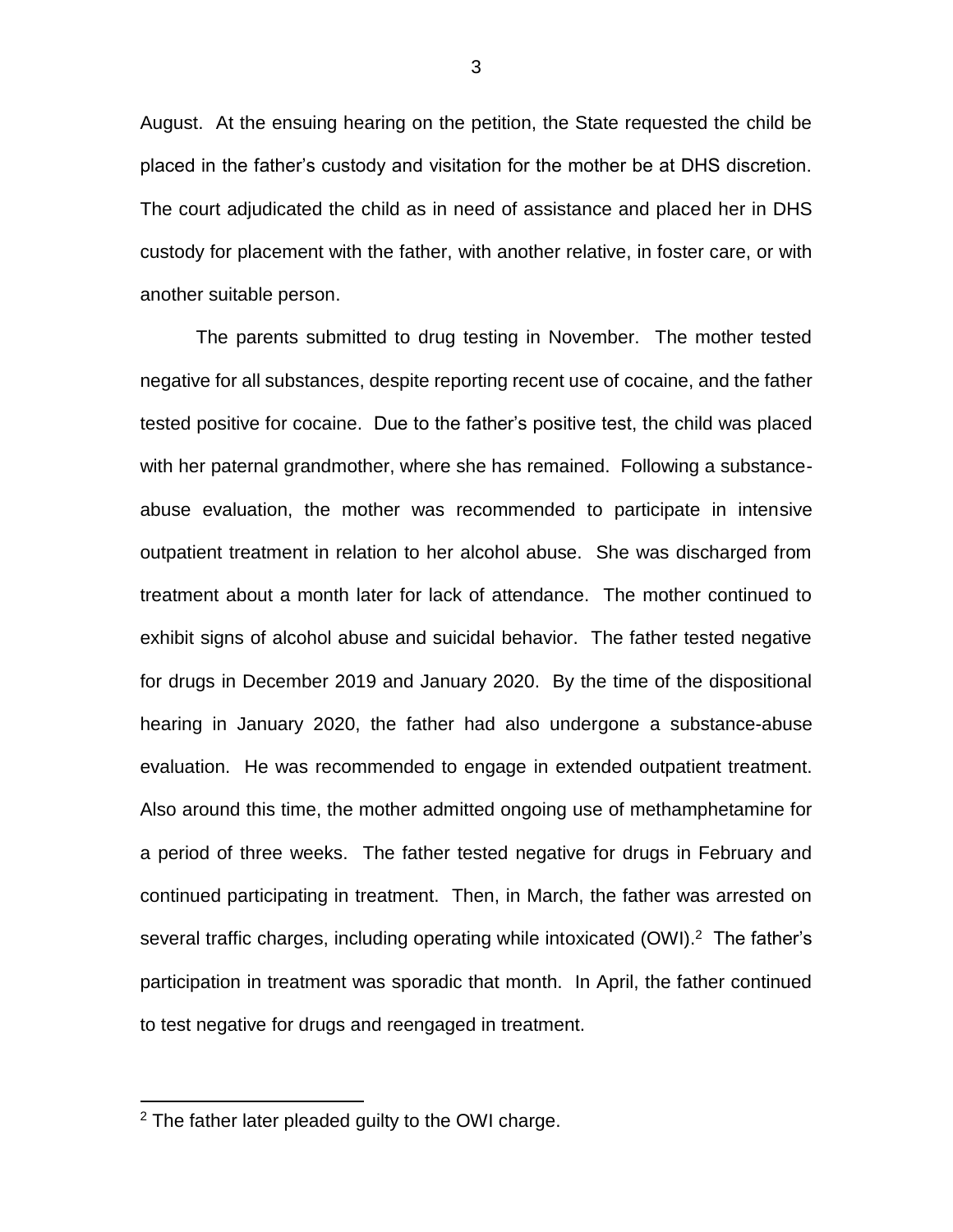The mother obtained a second substance-abuse evaluation in May. Extended outpatient treatment was again recommended. The father again tested negative for drugs in May, but his engagement in treatment was inconsistent. Both parents underwent mental-health evaluations in June. The mother was recommended to engage in mental-health treatment, but the father was not. By June, the father's participation in substance-abuse treatment was stagnant and his counselor reported he was not committed to treatment.

The State filed a petition to terminate the parents' rights in late June. Up to that point, the mother was inconsistent in attending visits with the child and had not progressed beyond supervised visits. She had also largely evaded drug testing. The father was generally consistent in attending visits and had progressed to semi-supervised visits in February 2020. He was returned to fully-supervised visits following his OWI arrest and did not progress back to semi-supervised. In July, the father tested positive for alcohol and his attendance at treatment was sporadic. In August, he tested negative for all substances and regularly attended treatment. His participation in treatment continued to improve in September.

The matter proceeded to a termination hearing over two days in October. The mother was still inconsistent in attending substance-abuse treatment. By the time of the second day of hearing, the father had been successfully discharged from substance-abuse treatment. It was recommended that he begin attending recovery meetings, obtain sponsorship, and take relapse-prevention measures. The father had yet to meaningfully engage in recovery meetings or obtain a sponsor, and he testified that he had no desire to continue substance-abuse treatment, as he believed he no longer had a problem. While each of the parents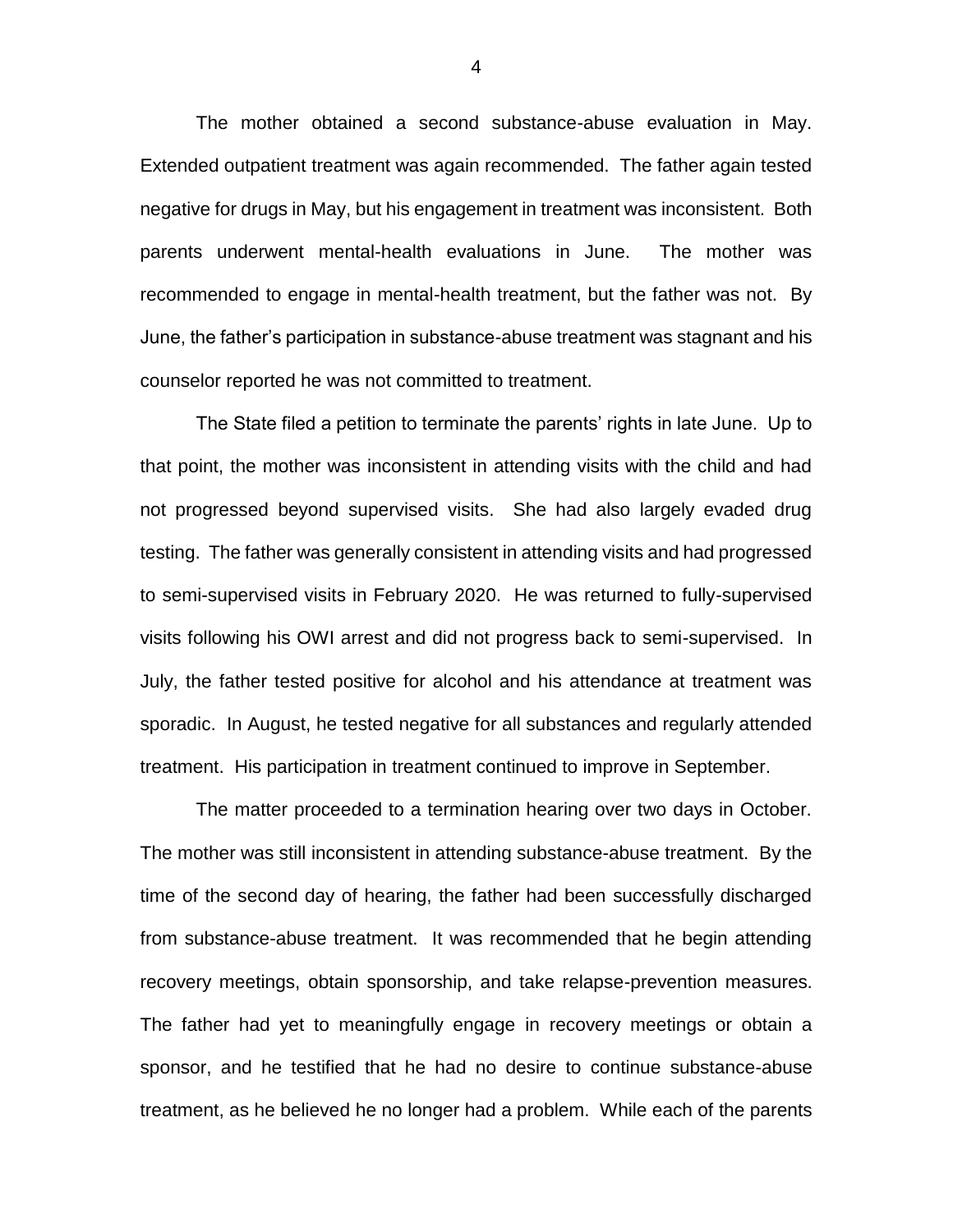testified they were no longer in a relationship, the mother testified they shared an intimate encounter as recently as August, when the pair went to a casino, gambled, and consumed alcohol. The child had been placed with the paternal grandmother for nearly a year. The grandmother testified she intended to adopt the child if termination occurred but noted she would continue to allow the parents to have contact with the child.

Following hearing, the court terminated both parents' rights pursuant to Iowa Code section 232.116(1)(h) and (*l*). The court concluded the child could not be returned to either parent's care at the time or in the foreseeable future, termination is in the child's best interests, and no permissive exception to termination should be applied. Both parents appeal.

## **II. Standard of Review**

Appellate review of orders terminating parental rights is de novo. *In re A.B.*, \_\_\_ N.W.2d \_\_\_, \_\_\_, 2021 WL 935436, at \*5 (Iowa 2021); *In re C.Z.*, \_\_\_ N.W.2d  $\frac{1}{1}$ ,  $\frac{1}{1}$ , 2021 WL 934999, at  $*5$  (lowa 2021). Our primary consideration is the best interests of the child, *In re J.E.*, 723 N.W.2d 793, 798 (Iowa 2006), the defining elements of which are the child's safety and need for a permanent home. *In re H.S.*, 805 N.W.2d 737, 748 (Iowa 2011).

### **III. Analysis**

A. Mother

## *1. Sufficiency of the evidence*

The mother challenges the sufficiency of the evidence supporting the statutory grounds for termination. "[W]e may affirm the juvenile court's termination order on any ground that we find supported by clear and convincing evidence." *In*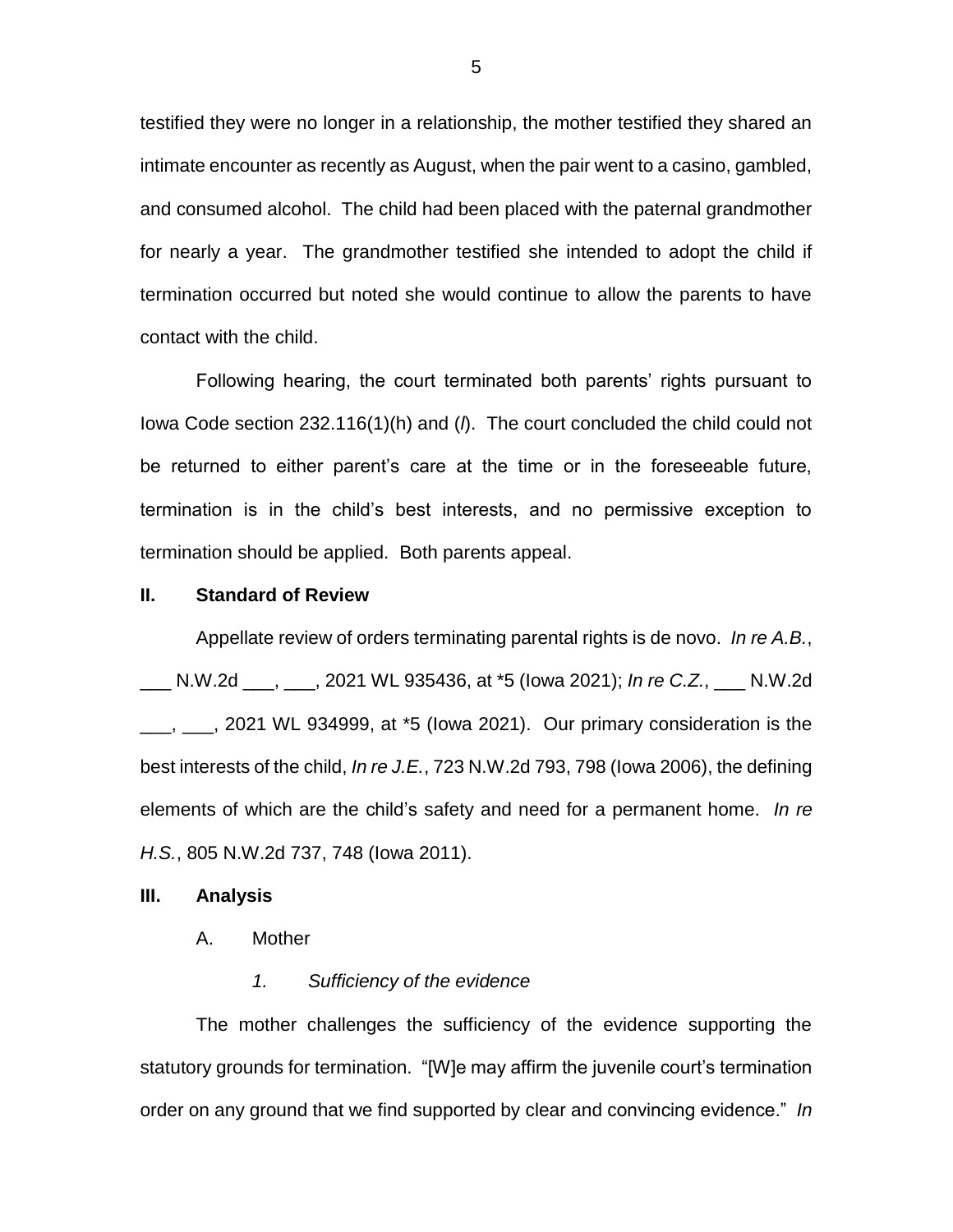*re D.W.*, 791 N.W.2d 703, 707 (Iowa 2010). We choose to focus on Iowa Code section 232.116(1)(h). As to that section, the mother only challenges the State's establishment of the final element—that the child could not be returned to her care at the time of the termination hearing. *See* Iowa Code § 232.116(1)(h)(4) (requiring clear and convincing evidence that the children cannot be returned to the custody of their parents at the present time); *D.W.*, 791 N.W.2d at 707 (interpreting the statutory language "at the present time" to mean "at the time of the termination hearing").

The mother has a long history of alcohol abuse, which has resulted in instability, erratic behavior, and violent tendencies. She has never provided fulltime care for the child, even before DHS intervention. She was inconsistent in attending treatment and visits. In order for the child to be returned to the mother, she needed to demonstrate an extended period of sobriety, stability, and parenting capabilities, which she failed to do. We agree the child could not be returned to the mother's care and the evidence was sufficient to support termination under section 232.116(1)(h).

#### *2. Best interests*

We turn to the mother's best-interests challenge. In determining whether termination is in the best interests of a child, we "give primary consideration to the child's safety, to the best placement for furthering the long-term nurturing and growth of the child, and to the physical, mental, and emotional condition and needs of the child." Iowa Code § 232.116(2).

The mother argues, "Terminating parental rights right now does nothing to further" the child's best interests because "termination will not fundamentally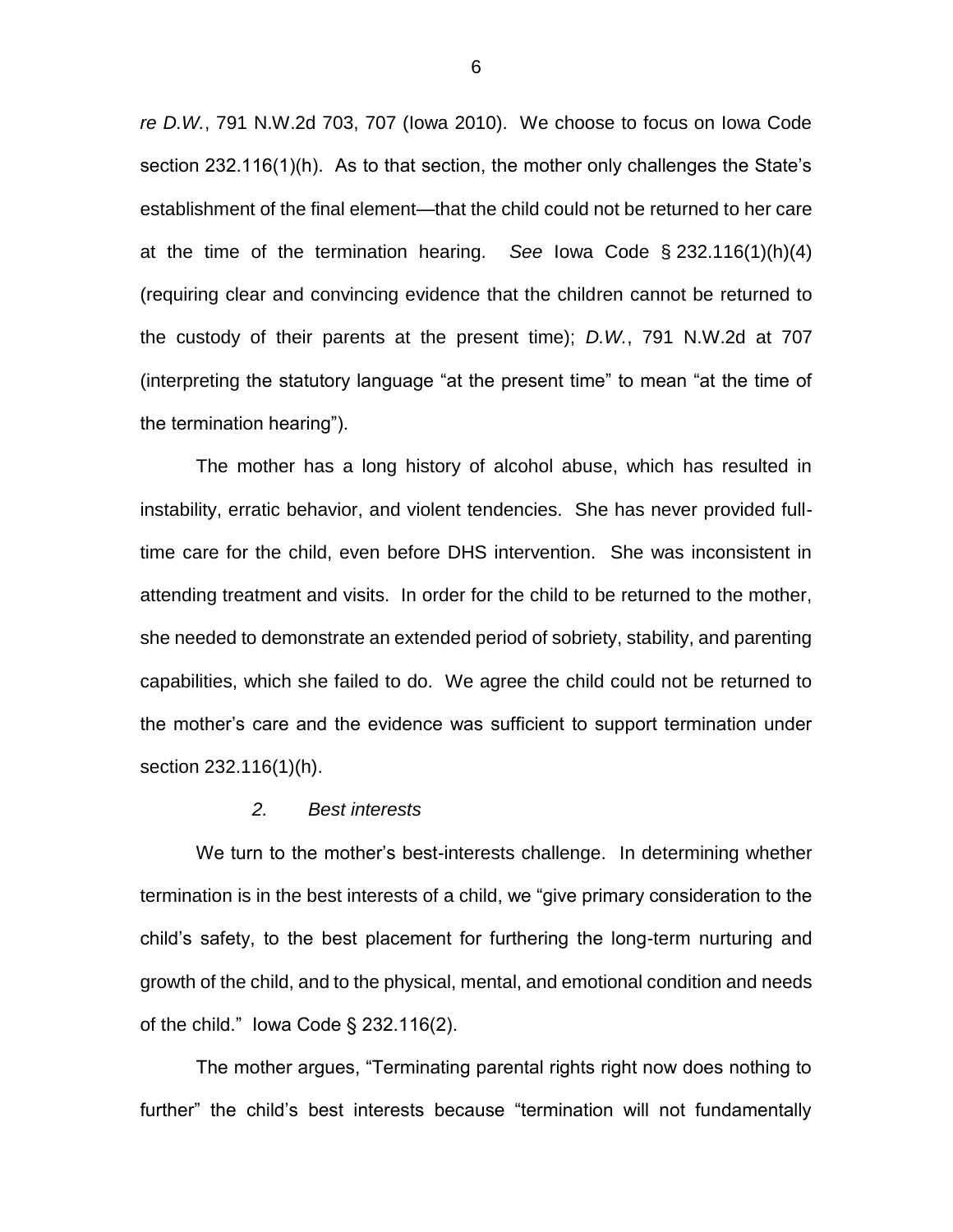change the role of the parents or access to the child." She also argues the child will be disadvantaged as a result of losing the benefits that accompany a parentchild relationship, such as financial support. True, the mother will still have access to the child, and we agree the mother's parenting role will not change. The problem is the mother has not meaningfully served as a parent to the child. The mother has been given ample time to get her affairs in order, and the child's best interests are best served by providing permanency and stability now. *See In re A.B.*, 815 N.W.2d 764, 778 (Iowa 2012) (noting it is not in the best interests of children to keep them in temporary situations "while the natural parents get their lives together." (quoting *In re C.K.*, 558 N.W.2d 170, 175 (Iowa 1997))). We find termination to be in the child's best interests.

#### *3. Additional time*

The mother requests additional time to work toward reunification. If, following a termination hearing, the court does not terminate parental rights but finds there is clear and convincing evidence that the child is a child in need of assistance, the court may enter an order in accordance with section 232.104(2)(b). Iowa Code § 232.117(5). Section 232.104(2)(b) affords the juvenile court the option to continue placement of a child for an additional six months if the court finds "the need for removal . . . will no longer exist at the end of the additional sixmonth period."

We agree with the mother she got off to a "slow start" in participating with services. She did not start to meaningfully engage in services until the possibility of termination reared its head. The mother simply waited too long to engage in services. Given the mother's history, she would be required to fully engage in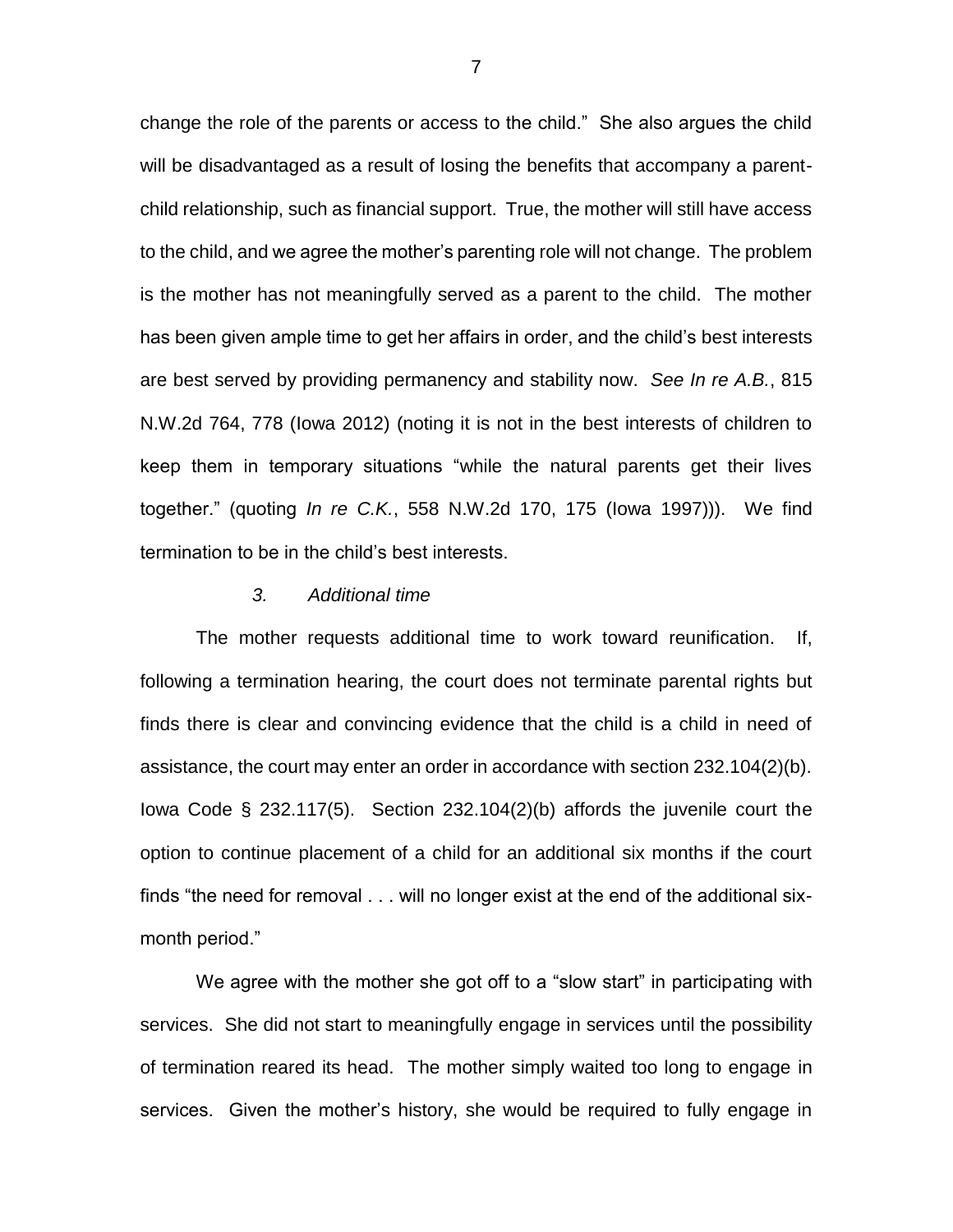services for an extended period of time before the child could be returned to her care, and we determine this process would take longer than six months. We are unable to conclude the need for removal from the mother's care would no longer exist after an extension, so we decline the mother's request for an extension.

We affirm the termination of the mother's parental rights.

B. Father

#### *1. Sufficiency of the evidence*

The father also challenges the sufficiency of the evidence supporting the statutory grounds for termination. As noted, "we may affirm the juvenile court's termination order on any ground that we find supported by clear and convincing evidence." *D.W.*, 791 N.W.2d at 707. We again choose to focus on Iowa Code section 232.116(1)(h). Like the mother, the father only challenges the State's establishment of the final element—that the child could not be returned to his care at the time of the termination hearing. *See* Iowa Code § 232.116(1)(h)(4); *D.W.*, 791 N.W.2d at 707.

We fully acknowledge the progress the father made during the proceedings, although it was sporadic at times. However, we also note the father has a long history of substance abuse. While the father was successfully discharged from substance-abuse treatment by the second day of trial, he was recommended to begin attending recovery meetings, obtain sponsorship, and take relapseprevention measures. The father had yet to meaningfully engage in recovery meetings or obtain a sponsor, and he testified that he has no desire to continue substance-abuse treatment, as he does not believe he has a problem. Given the father's history, we find this concerning. The father's use did not discontinue until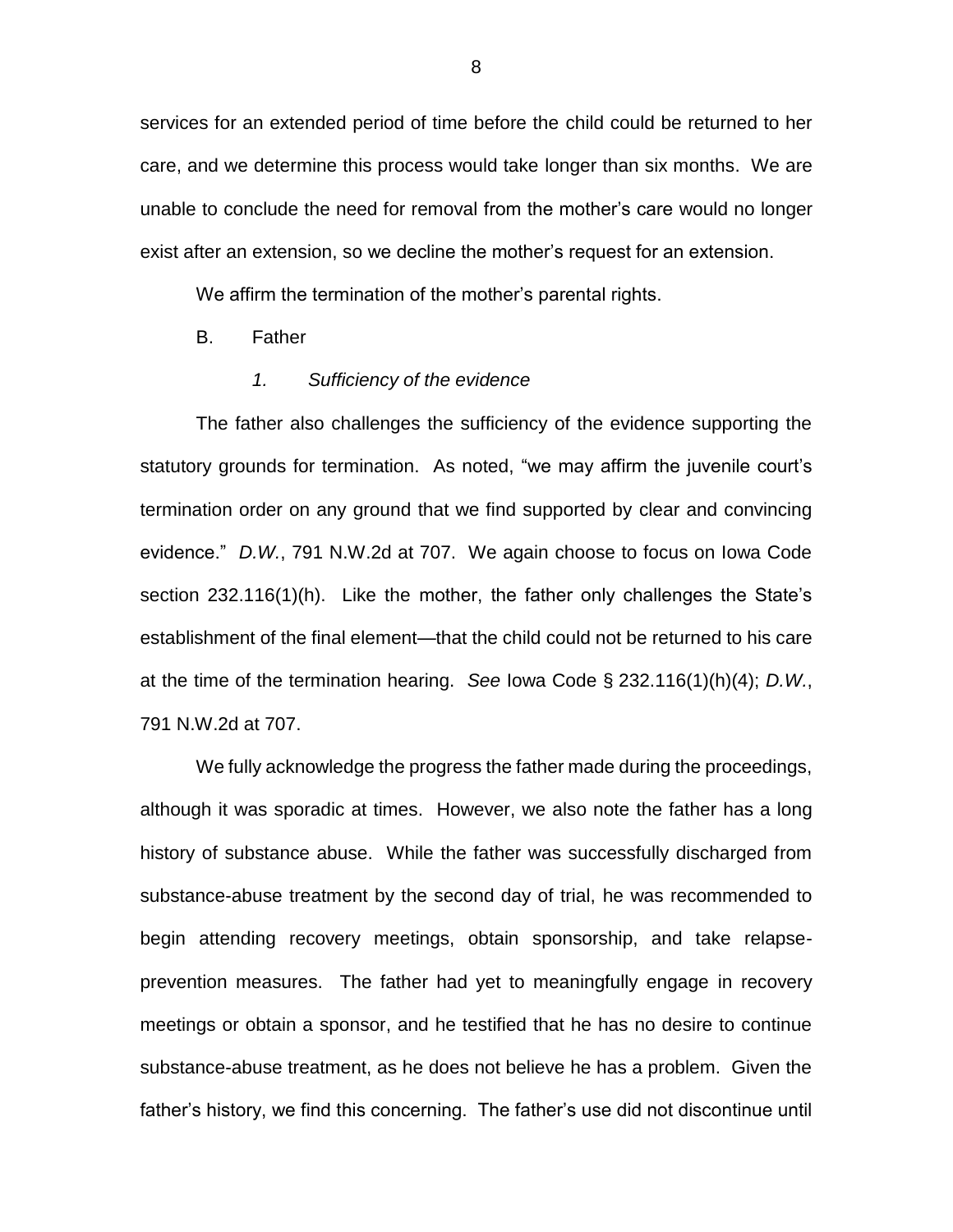court involvement and his participation, albeit sporadic, in substance-abuse treatment. If the father is not going to engage in relapse-prevention measures, as he has demonstrated and explained, then the child cannot be returned to his care. So, we find the evidence was sufficient to support termination under section 232.116(1)(h).

### *2. Best interests*

The father also claims termination is contrary to the child's best interests. As noted, we "give primary consideration to the child's safety, to the best placement for furthering the long-term nurturing and growth of the child, and to the physical, mental, and emotional condition and needs of the child." Iowa Code § 232.116(2).

The father's declination to engage in relapse-prevention is also a concern on the best-interests front. If those measures are not pursued, then the father is not the best placement for providing safety, furthering the long-term nurturing and growth, or meeting the needs of the child. *See id.* We conclude termination is in the child's best interests.

### *3. Additional time*

In his request for additional time, the father highlights that he has completed substance-abuse treatment, his recent drug tests have been negative, and he has stable housing and employment. He asserts these facts justify additional time to work toward reunification. We disagree. While it is a relatively minor point, we point out that, while the father has an apartment and a job, he obtained both less than two months prior to the termination hearing. It is commendable the father has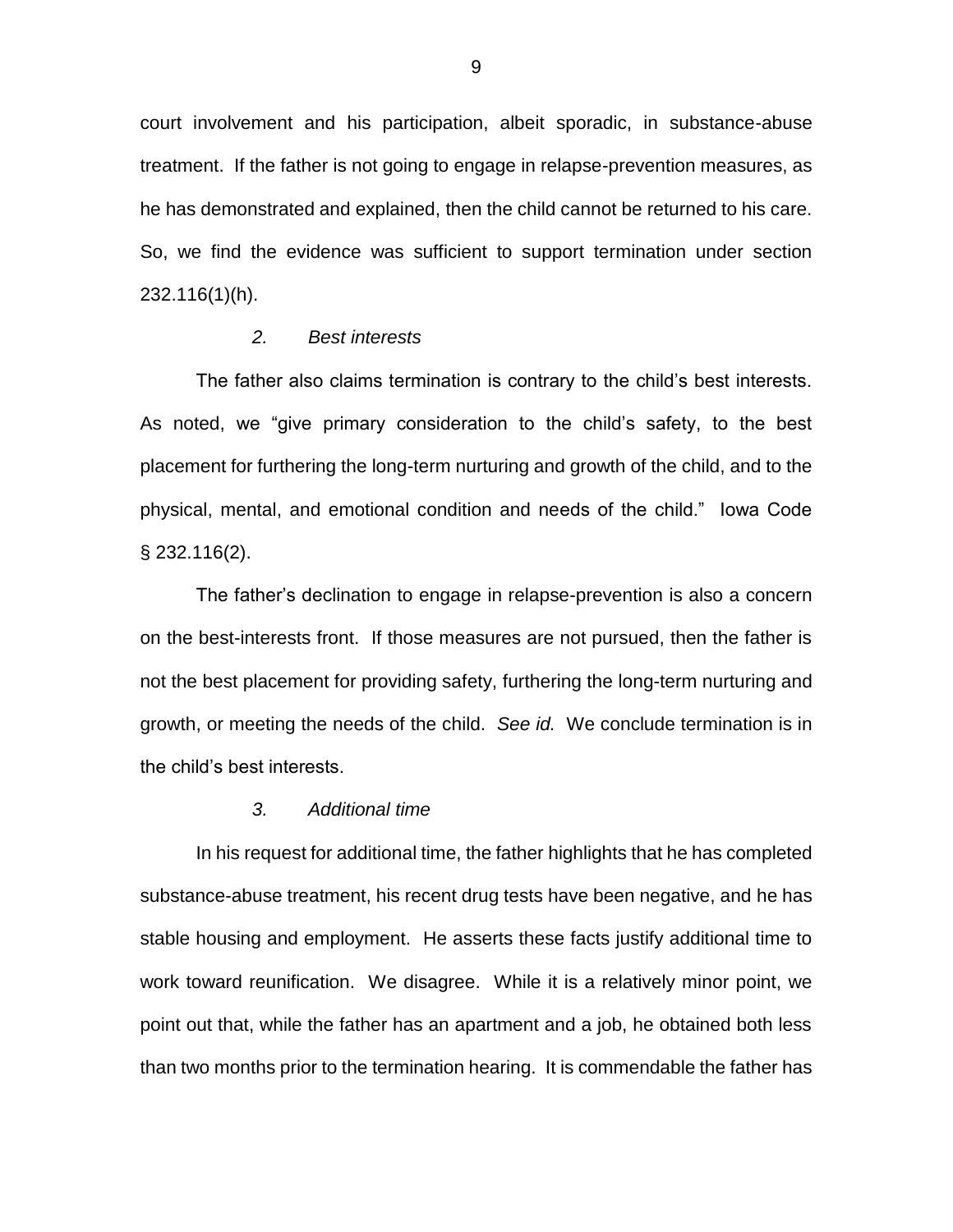housing and employment, but it remains to be seen whether either or both can be maintained on a long-term basis.

A much more important consideration that undermines the father's request for a six-month extension is the father's substance-abuse treatment history and plan. The father did not meaningfully participate in substance-abuse treatment until the termination hearing was imminent. *See In re C.B.*, 611 N.W.2d 489, 495 (Iowa 2000) ("A parent cannot wait until the eve of termination, after the statutory time periods for reunification have expired, to begin to express an interest in parenting."). While he completed treatment just a few days before the conclusion of the termination hearing, he missed a significant number of recommended group meetings over the course of his treatment.

More alarming is the fact the father admitted that he did not believe continued treatment was for him, did not believe he had a substance-abuse problem, did not believe he had an alcohol-abuse problem, and did not plan to continue with treatment even though continued treatment was recommended. This is particularly alarming given the fact the father has a long history of substance abuse; his substance abuse has contributed to violence in front of the child and created chaos in her life; he has a recent history of relapse; and he has a recent conviction for OWI. In order to grant the father an additional six months to work toward reunification, we must first be able to "enumerate the specific factors, conditions, or expected behavioral changes which comprise the basis for the determination that the need for removal of the child from the child's home will no longer exist at the end of the additional six-month period." Iowa Code § 232.104(2)(b). Given the father's track record of problems, his eleventh-hour